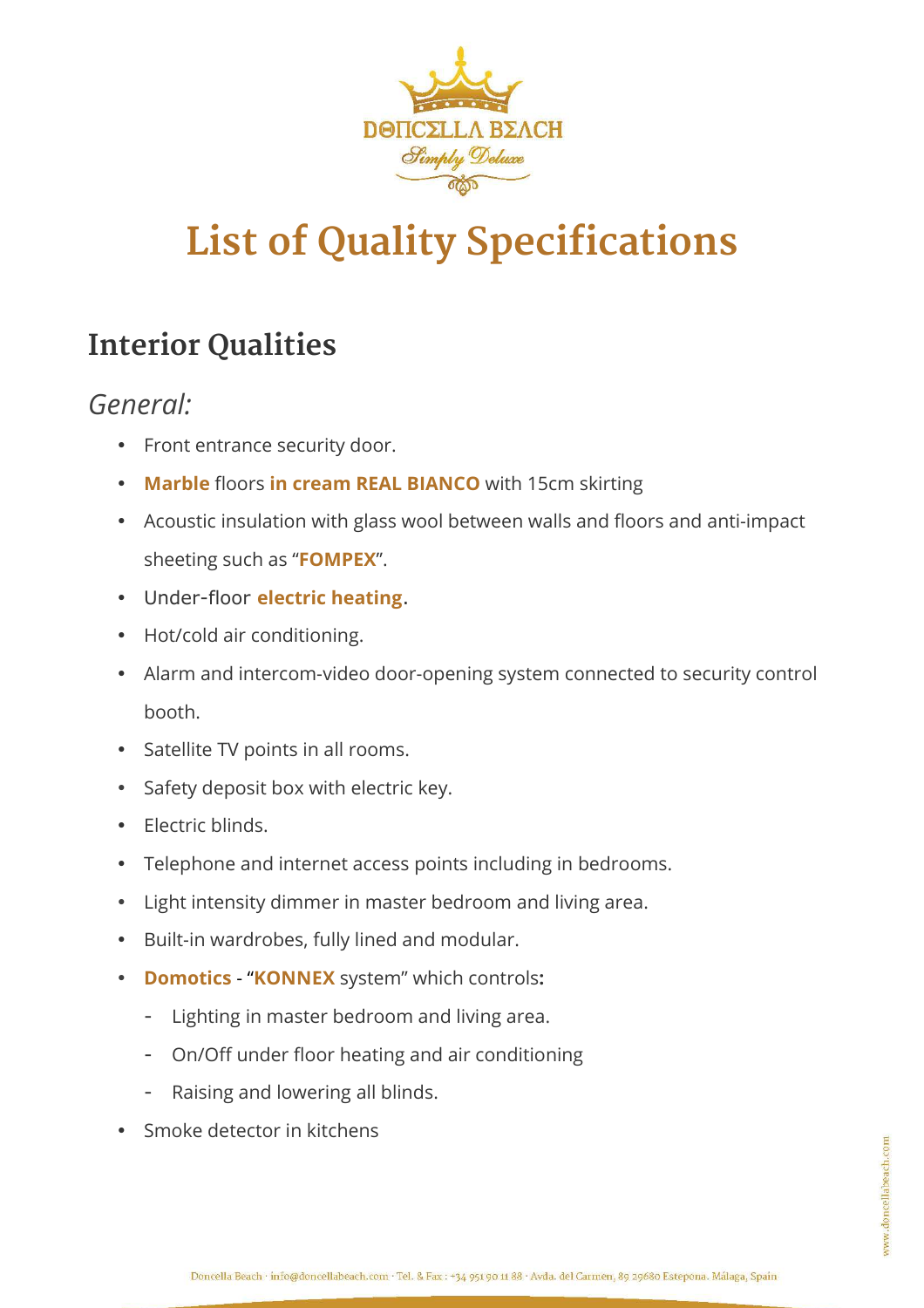

# *Bathrooms:*

- Wall and vanity tops in **TRAVERTINO NAVONNA Marble.**
- Vanity cupboards lacquered in white.
- Taps by **HANSGROHE.**
- Sanitary appliances "**JACUZZI** and **DURAVIT**".
- Complete with all accessories.
- Heated towel rails in master bathroom.
- Master bathrooms in penthouse with separate shower and bathtub, both with hydro-massage.
- Master bathrooms **en-suite with whirlpool bath.**
- Marble wall covering to a height of 2.05m in master bathrooms..

## *Kitchen:*

- Fully fitted and equipped with **Top quality SIEMENS** appliances.
- Worktop in **SILESTONE.**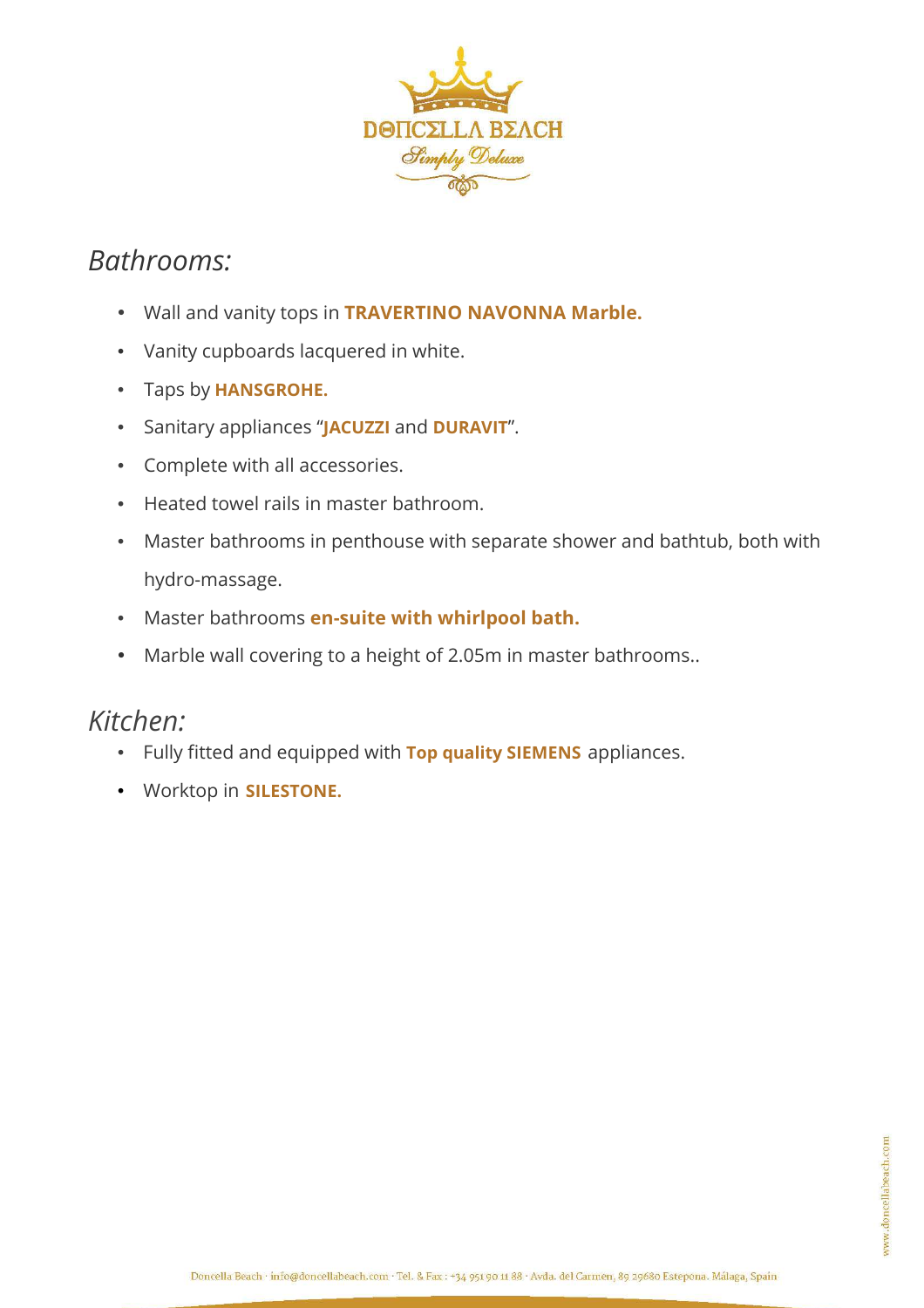

# **Exterior Qualities**

# *Roofing*

• Arabic roof and flat roof solarium.

# *Exterior Carpentry*

• Treated **IROKO** wood frames with double glazing with 12mm cavity, **CLIMALIT,** brand **ROMÁN CLAVERO.**

# *Insulation*

• Thermal insulation on exterior walls and roof areas using extruded polyethylene of 4 an 3 cm respectively.

## *Terrace*

- Wooden pergola with sliding awning (in penthouses).
- Floors combined in white **MACAEL marble** with red **ALICANTE marble**.
- TV points.
- **Infinity pool** (perimeter overflow) by **PORTILLO** with cover.

## *Irrigation*

• In gardens and flower-boxes, all on **automatic watering system.**